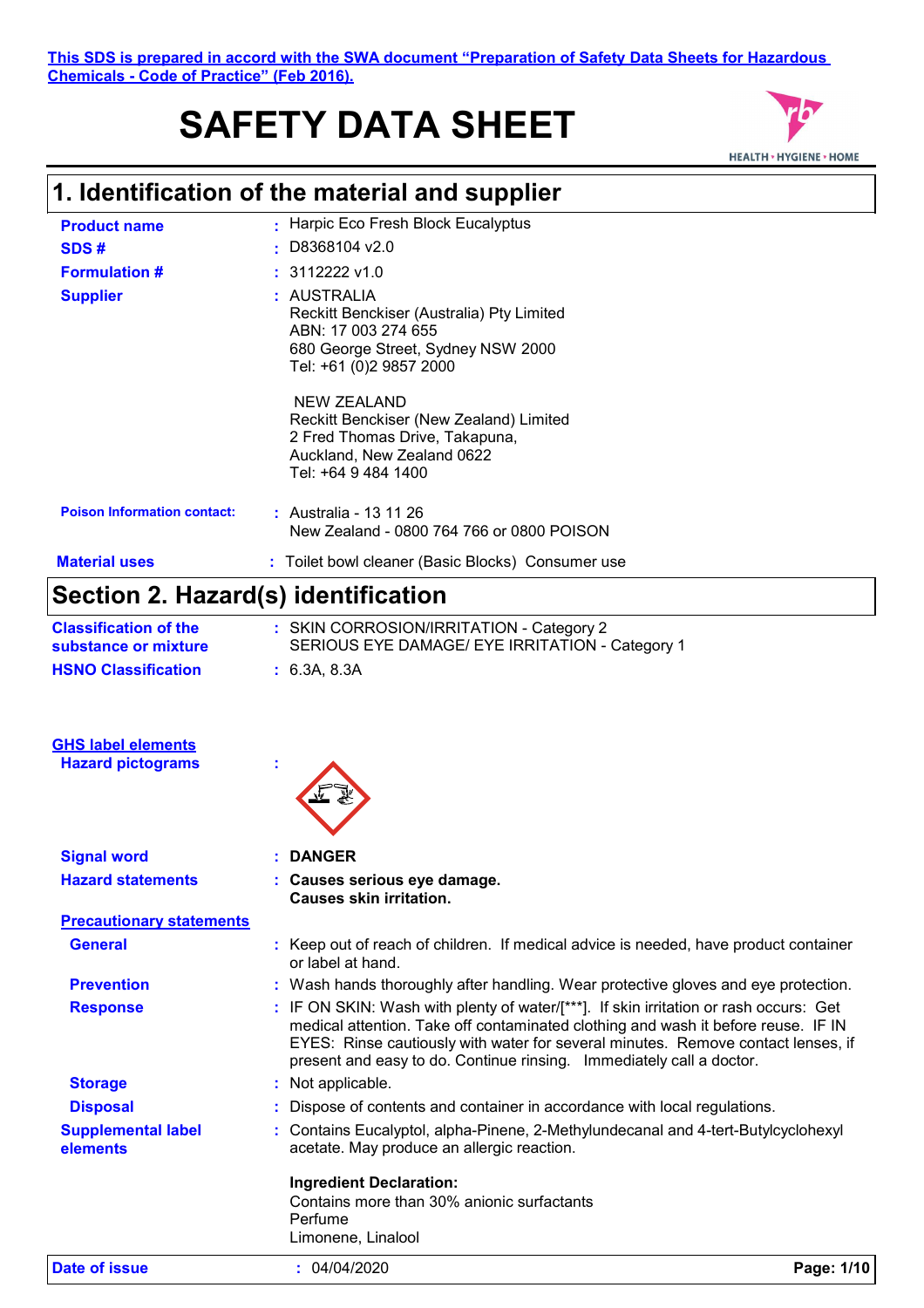# **Section 2. Hazard(s) identification**

Additional information : Benzenesulfonic acid, Sulfonic acids, C14-16 (even numbered)-alkane hydroxy and **Additional** C14-16 (even numbered)-alkene, sodium salts

**Other hazards which do not :** None known. **result in classification**

**Section 3. Composition and ingredient information**

**Substance/mixture :**

Mixture

| <b>Ingredient name</b>                                                | $%$ (w/w)       | <b>CAS number</b> |
|-----------------------------------------------------------------------|-----------------|-------------------|
| Sulfonic acids, C14-16-alkane hydroxy and C14-16-alkene, sodium salts | 1≥10 - ≤30      | 68439-57-6        |
| Benzenesulfonic acid, C10-13-alkyl derivatives, sodium salts          | $\geq 10 - 530$ | 68411-30-3        |
| 1,2,3-Propanetricarboxylic acid, 2-hydroxy-                           | ا≤3             | 77-92-9           |

 **Other Non-hazardous ingredients to 100%**

**Occupational exposure limits, if available, are listed in Section 8.**

# **Section 4. First aid measures**

| <b>Description of necessary first aid measures</b> |                                                                                                                                                                                                                                                                                                                                                                                                                                                                                                                                                                                                                                                                                                                                                                                                                                                                                        |
|----------------------------------------------------|----------------------------------------------------------------------------------------------------------------------------------------------------------------------------------------------------------------------------------------------------------------------------------------------------------------------------------------------------------------------------------------------------------------------------------------------------------------------------------------------------------------------------------------------------------------------------------------------------------------------------------------------------------------------------------------------------------------------------------------------------------------------------------------------------------------------------------------------------------------------------------------|
| <b>Eye contact</b>                                 | : Get medical attention immediately. Call a poison center or physician. Immediately<br>flush eyes with plenty of water, occasionally lifting the upper and lower eyelids.<br>Check for and remove any contact lenses. Continue to rinse for at least 10 minutes.<br>Chemical burns must be treated promptly by a physician.                                                                                                                                                                                                                                                                                                                                                                                                                                                                                                                                                            |
| <b>Inhalation</b>                                  | Get medical attention immediately. Call a poison center or physician. Remove<br>victim to fresh air and keep at rest in a position comfortable for breathing. If it is<br>suspected that fumes are still present, the rescuer should wear an appropriate mask<br>or self-contained breathing apparatus. If not breathing, if breathing is irregular or if<br>respiratory arrest occurs, provide artificial respiration or oxygen by trained personnel.<br>It may be dangerous to the person providing aid to give mouth-to-mouth<br>resuscitation. If unconscious, place in recovery position and get medical attention<br>immediately. Maintain an open airway. Loosen tight clothing such as a collar, tie,<br>belt or waistband.                                                                                                                                                    |
| <b>Skin contact</b>                                | Get medical attention immediately. Call a poison center or physician. Wash with<br>plenty of soap and water. Remove contaminated clothing and shoes. Wash<br>contaminated clothing thoroughly with water before removing it, or wear gloves.<br>Continue to rinse for at least 10 minutes. Chemical burns must be treated promptly<br>by a physician. In the event of any complaints or symptoms, avoid further exposure.<br>Wash clothing before reuse. Clean shoes thoroughly before reuse.                                                                                                                                                                                                                                                                                                                                                                                          |
| <b>Ingestion</b>                                   | : Get medical attention immediately. Call a poison center or physician. Wash out<br>mouth with water. Remove dentures if any. Remove victim to fresh air and keep at<br>rest in a position comfortable for breathing. If material has been swallowed and the<br>exposed person is conscious, give small quantities of water to drink. Stop if the<br>exposed person feels sick as vomiting may be dangerous. Do not induce vomiting<br>unless directed to do so by medical personnel. If vomiting occurs, the head should<br>be kept low so that vomit does not enter the lungs. Chemical burns must be treated<br>promptly by a physician. Never give anything by mouth to an unconscious person.<br>If unconscious, place in recovery position and get medical attention immediately.<br>Maintain an open airway. Loosen tight clothing such as a collar, tie, belt or<br>waistband. |

| Date of issue                         | 04/04/2020                                                     | Page: 2/10 |
|---------------------------------------|----------------------------------------------------------------|------------|
| <b>Ingestion</b>                      | : No known significant effects or critical hazards.            |            |
| <b>Skin contact</b>                   | : Causes skin irritation. May cause an allergic skin reaction. |            |
| <b>Inhalation</b>                     | : No known significant effects or critical hazards.            |            |
| <b>Eye contact</b>                    | : Causes serious eye damage.                                   |            |
| <b>Potential acute health effects</b> |                                                                |            |
|                                       | Most important symptoms/effects, acute and delayed             |            |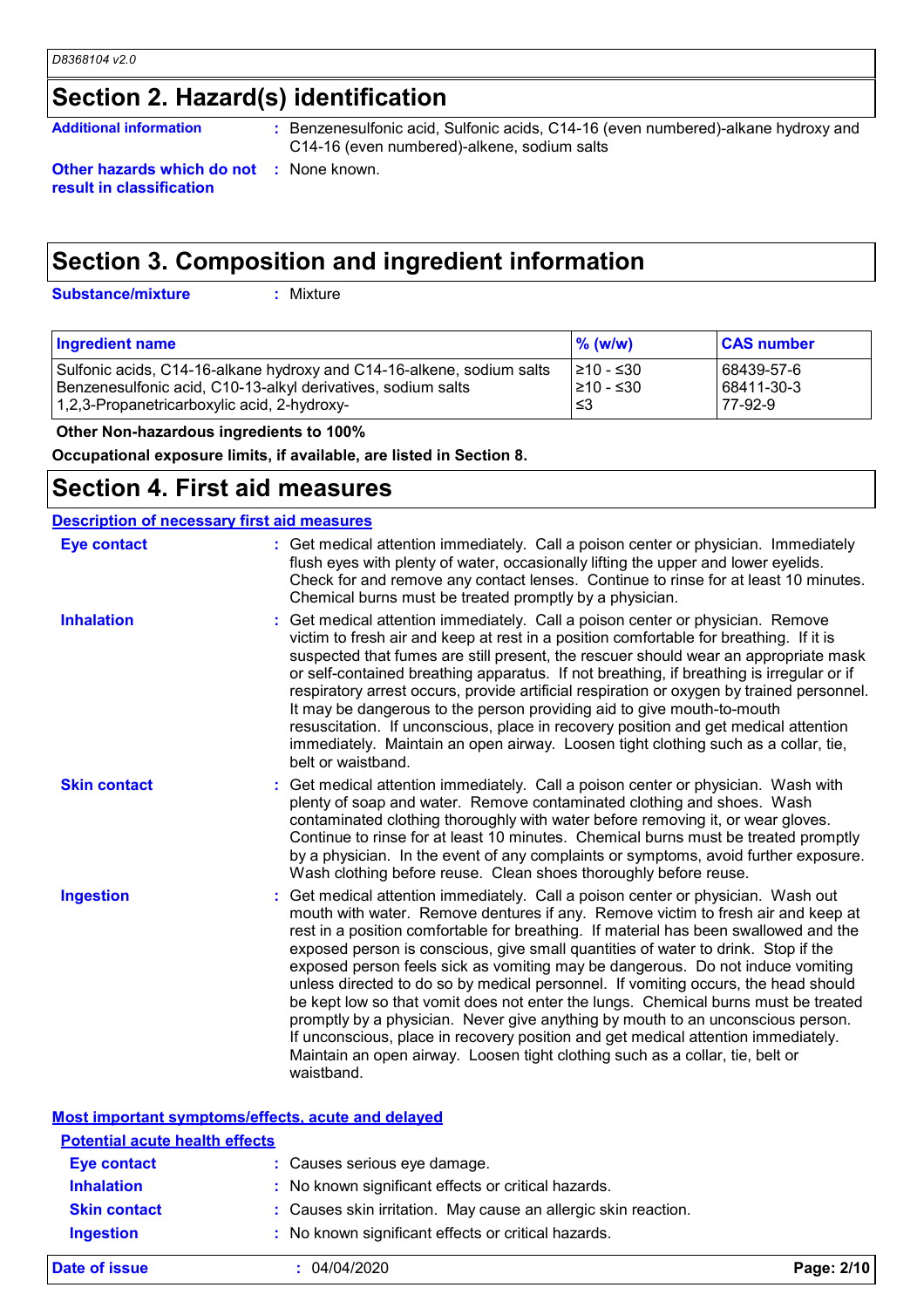### **Section 4. First aid measures**

#### **Protection of first-aiders :** No action shall be taken involving any personal risk or without suitable training. If it is suspected that fumes are still present, the rescuer should wear an appropriate mask or self-contained breathing apparatus. It may be dangerous to the person providing aid to give mouth-to-mouth resuscitation. Wash contaminated clothing thoroughly with water before removing it, or wear gloves. **Notes to physician <b>:** Treat symptomatically. Contact poison treatment specialist immediately if large quantities have been ingested or inhaled. **Specific treatments :** No specific treatment. **Over-exposure signs/symptoms Skin contact Ingestion Inhalation :** No specific data. Adverse symptoms may include the following: **:** stomach pains Adverse symptoms may include the following: **:** pain or irritation redness blistering may occur **Eye contact :** Adverse symptoms may include the following: pain watering redness **Indication of immediate medical attention and special treatment needed, if necessary**

#### **See toxicological information (Section 11)**

# **Section 5. Fire-fighting measures**

| : Use an extinguishing agent suitable for the surrounding fire.                                                                                                                                     |
|-----------------------------------------------------------------------------------------------------------------------------------------------------------------------------------------------------|
| : None known.                                                                                                                                                                                       |
| : No specific fire or explosion hazard.                                                                                                                                                             |
| : Decomposition products may include the following materials:<br>carbon dioxide<br>carbon monoxide<br>sulfur oxides<br>metal oxide/oxides                                                           |
| : Promptly isolate the scene by removing all persons from the vicinity of the incident if<br>there is a fire. No action shall be taken involving any personal risk or without<br>suitable training. |
| : Fire-fighters should wear appropriate protective equipment and self-contained<br>breathing apparatus (SCBA) with a full face-piece operated in positive pressure<br>mode.                         |
|                                                                                                                                                                                                     |

### **Section 6. Accidental release measures**

#### **Personal precautions, protective equipment and emergency procedures :** No action shall be taken involving any personal risk or without suitable training. Evacuate surrounding areas. Keep unnecessary and unprotected personnel from entering. Do not touch or walk through spilled material. Provide adequate ventilation. Wear appropriate respirator when ventilation is inadequate. Put on appropriate personal protective equipment. **For non-emergency personnel**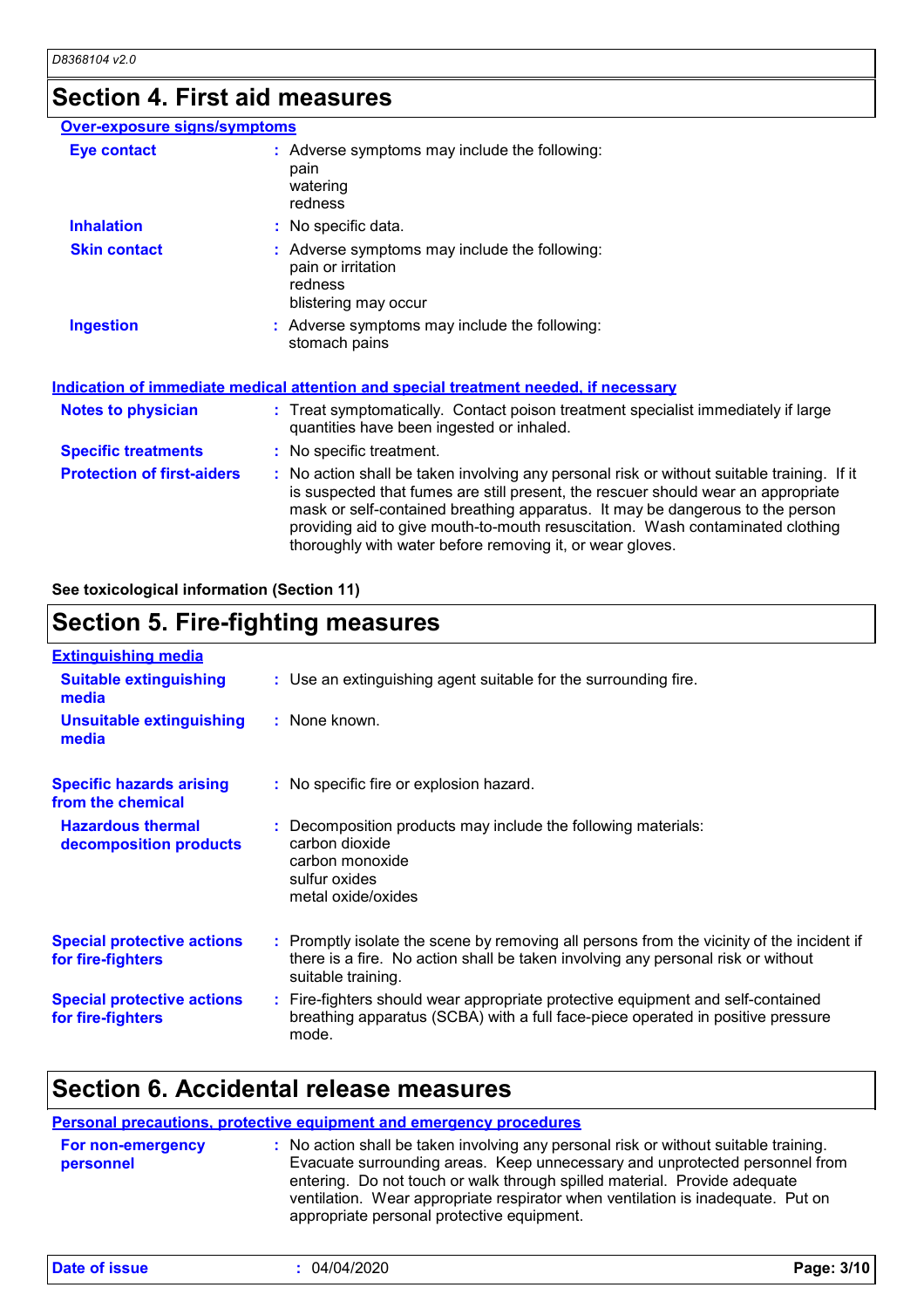# **Section 6. Accidental release measures**

| If specialized clothing is required to deal with the spillage, take note of any<br>For emergency responders<br>information in Section 8 on suitable and unsuitable materials. See also the<br>information in "For non-emergency personnel".                                                                                                                                                                                                        |
|----------------------------------------------------------------------------------------------------------------------------------------------------------------------------------------------------------------------------------------------------------------------------------------------------------------------------------------------------------------------------------------------------------------------------------------------------|
| : Avoid dispersal of spilled material and runoff and contact with soil, waterways,<br>drains and sewers. Inform the relevant authorities if the product has caused<br>environmental pollution (sewers, waterways, soil or air).                                                                                                                                                                                                                    |
| Methods and materials for containment and cleaning up                                                                                                                                                                                                                                                                                                                                                                                              |
| : Move containers from spill area. Avoid dust generation. Using a vacuum with<br>HEPA filter will reduce dust dispersal. Place spilled material in a designated,<br>labeled waste container. Dispose of via a licensed waste disposal contractor.                                                                                                                                                                                                  |
| : Move containers from spill area. Approach release from upwind. Prevent entry into<br>sewers, water courses, basements or confined areas. Avoid dust generation. Do<br>not dry sweep. Vacuum dust with equipment fitted with a HEPA filter and place in a<br>closed, labeled waste container. Dispose of via a licensed waste disposal<br>contractor. Note: see Section 1 for emergency contact information and Section 13<br>for waste disposal. |
|                                                                                                                                                                                                                                                                                                                                                                                                                                                    |

**See Section 1 for emergency contact information.**

**See Section 8 for information on appropriate personal protective equipment.**

**See Section 13 for additional waste treatment information.**

# **Section 7. Handling and storage**

#### **Precautions for safe handling**

| <b>Protective measures</b>                                                       | : Put on appropriate personal protective equipment (see Section 8). Do not get in<br>eyes or on skin or clothing. Do not ingest. If during normal use the material<br>presents a respiratory hazard, use only with adequate ventilation or wear<br>appropriate respirator. Keep in the original container or an approved alternative<br>made from a compatible material, kept tightly closed when not in use. Empty<br>containers retain product residue and can be hazardous. Do not reuse container.                                                                                            |
|----------------------------------------------------------------------------------|---------------------------------------------------------------------------------------------------------------------------------------------------------------------------------------------------------------------------------------------------------------------------------------------------------------------------------------------------------------------------------------------------------------------------------------------------------------------------------------------------------------------------------------------------------------------------------------------------|
| <b>Advice on general</b><br>occupational hygiene                                 | : Eating, drinking and smoking should be prohibited in areas where this material is<br>handled, stored and processed. Workers should wash hands and face before<br>eating, drinking and smoking. Remove contaminated clothing and protective<br>equipment before entering eating areas. See also Section 8 for additional<br>information on hygiene measures.                                                                                                                                                                                                                                     |
| <b>Conditions for safe storage,</b><br>including any<br><b>incompatibilities</b> | Store in accordance with local regulations. Store in original container protected<br>from direct sunlight in a dry, cool and well-ventilated area, away from incompatible<br>materials (see Section 10) and food and drink. Store locked up. Keep container<br>tightly closed and sealed until ready for use. Containers that have been opened<br>must be carefully resealed and kept upright to prevent leakage. Do not store in<br>unlabeled containers. Use appropriate containment to avoid environmental<br>contamination. See Section 10 for incompatible materials before handling or use. |

# **Section 8. Exposure controls and personal protection**

**Control parameters**

#### **Australia**

#### **Occupational exposure limits**

| <b>Ingredient name</b>                      | <b>Exposure limits</b>                                                                                                                                                                           |
|---------------------------------------------|--------------------------------------------------------------------------------------------------------------------------------------------------------------------------------------------------|
| 1,2,3-Propanetricarboxylic acid, 2-hydroxy- | DFG MAC-values list (Germany, 7/2017).<br>PEAK: 4 mg/m <sup>3</sup> , 4 times per shift, 15 minutes. Form:<br>l inhalable fraction<br>TWA: 2 mg/m <sup>3</sup> 8 hours. Form: inhalable fraction |

**New Zealand**

**Date of issue :** 04/04/2020 **Page: 4/10**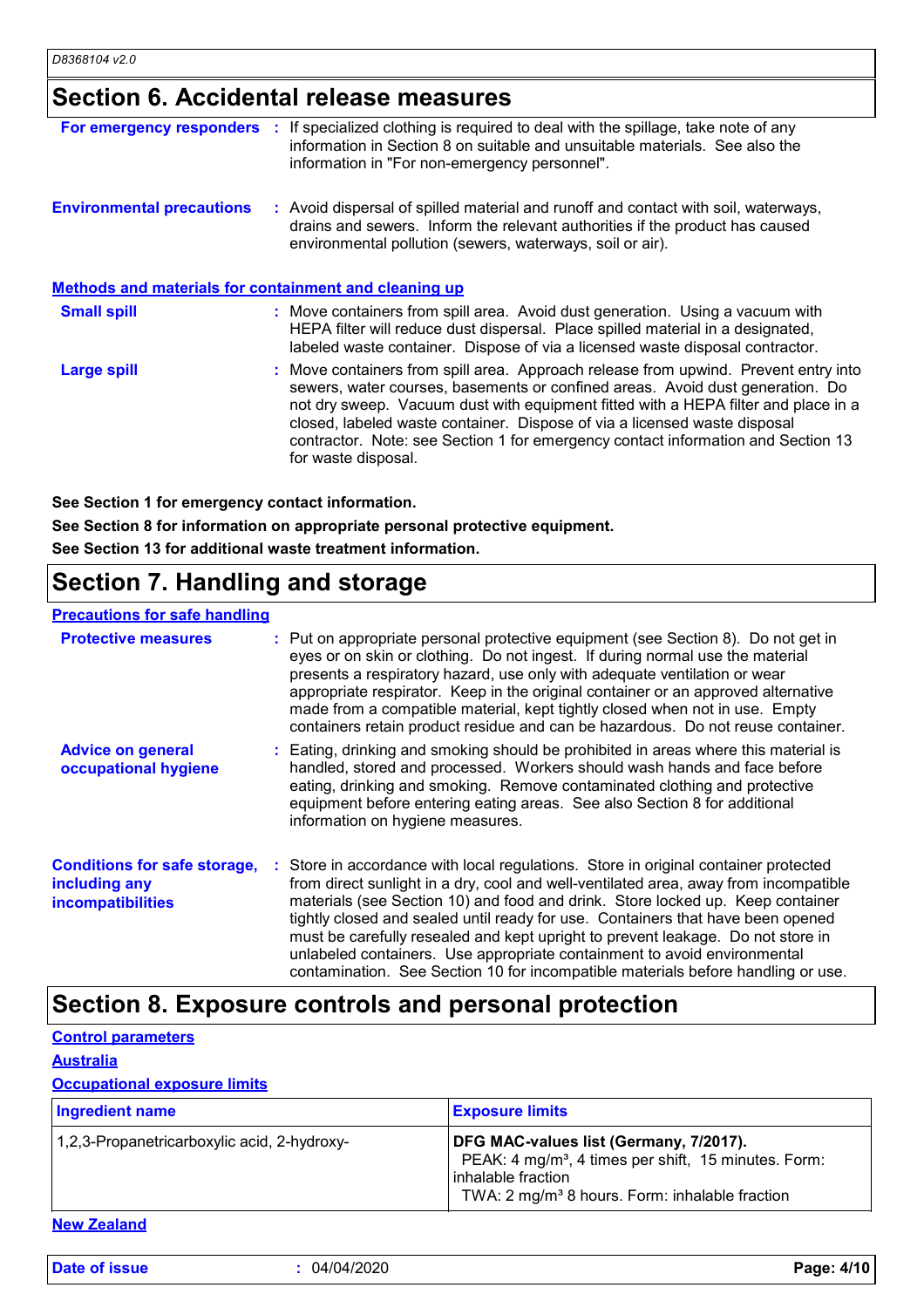# **Section 8. Exposure controls and personal protection**

| <b>Occupational exposure limits</b>               | : No exposure standard allocated.                                                                                                                                                                                                                                                                                                                                                                                                                                                                                                                                                                                         |
|---------------------------------------------------|---------------------------------------------------------------------------------------------------------------------------------------------------------------------------------------------------------------------------------------------------------------------------------------------------------------------------------------------------------------------------------------------------------------------------------------------------------------------------------------------------------------------------------------------------------------------------------------------------------------------------|
| <b>Appropriate engineering</b><br><b>controls</b> | If user operations generate dust, fumes, gas, vapor or mist, use process enclosures,<br>local exhaust ventilation or other engineering controls to keep worker exposure to<br>airborne contaminants below any recommended or statutory limits.                                                                                                                                                                                                                                                                                                                                                                            |
| <b>Environmental exposure</b><br>controls         | Emissions from ventilation or work process equipment should be checked to ensure<br>they comply with the requirements of environmental protection legislation. In some<br>cases, fume scrubbers, filters or engineering modifications to the process<br>equipment will be necessary to reduce emissions to acceptable levels.                                                                                                                                                                                                                                                                                             |
| <b>Individual protection measures</b>             |                                                                                                                                                                                                                                                                                                                                                                                                                                                                                                                                                                                                                           |
| <b>Hygiene measures</b>                           | : Wash hands, forearms and face thoroughly after handling chemical products, before<br>eating, smoking and using the lavatory and at the end of the working period.<br>Appropriate techniques should be used to remove potentially contaminated clothing.<br>Wash contaminated clothing before reusing. Ensure that eyewash stations and<br>safety showers are close to the workstation location.                                                                                                                                                                                                                         |
| <b>Eye/face protection</b>                        | : Safety eyewear complying with an approved standard should be used when a risk<br>assessment indicates this is necessary to avoid exposure to liquid splashes, mists,<br>gases or dusts. If contact is possible, the following protection should be worn,<br>unless the assessment indicates a higher degree of protection: chemical splash<br>goggles and/or face shield. If inhalation hazards exist, a full-face respirator may be<br>required instead.                                                                                                                                                               |
| <b>Skin protection</b>                            |                                                                                                                                                                                                                                                                                                                                                                                                                                                                                                                                                                                                                           |
| <b>Hand protection</b>                            | : Chemical-resistant, impervious gloves complying with an approved standard should<br>be worn at all times when handling chemical products if a risk assessment indicates<br>this is necessary. Considering the parameters specified by the glove manufacturer,<br>check during use that the gloves are still retaining their protective properties. It<br>should be noted that the time to breakthrough for any glove material may be<br>different for different glove manufacturers. In the case of mixtures, consisting of<br>several substances, the protection time of the gloves cannot be accurately<br>estimated. |
| <b>Body protection</b>                            | : Personal protective equipment for the body should be selected based on the task<br>being performed and the risks involved and should be approved by a specialist<br>before handling this product.                                                                                                                                                                                                                                                                                                                                                                                                                       |
| <b>Other skin protection</b>                      | : Appropriate footwear and any additional skin protection measures should be<br>selected based on the task being performed and the risks involved and should be<br>approved by a specialist before handling this product.                                                                                                                                                                                                                                                                                                                                                                                                 |
| <b>Respiratory protection</b>                     | Based on the hazard and potential for exposure, select a respirator that meets the<br>appropriate standard or certification. Respirators must be used according to a<br>respiratory protection program to ensure proper fitting, training, and other important<br>aspects of use.                                                                                                                                                                                                                                                                                                                                         |

# **Section 9. Physical and chemical properties**

| <b>Appearance</b>                |                                 |
|----------------------------------|---------------------------------|
| <b>Physical state</b>            | : Solid. [Basic Block]          |
| Color                            | : Not available.                |
| Odor                             | : Not available.                |
| <b>Odor threshold</b>            | : Not available.                |
| рH                               | : $3.5$ [Conc. (% w/w): $1\%$ ] |
|                                  |                                 |
| <b>Melting point</b>             | : Not available.                |
| <b>Boiling point</b>             | : Not available.                |
| <b>Flash point</b>               | : Not available.                |
| <b>Evaporation rate</b>          | : Not available.                |
| <b>Flammability (solid, gas)</b> | : Not available.                |
|                                  |                                 |

**Date of issue :** 04/04/2020 **Page: 5/10**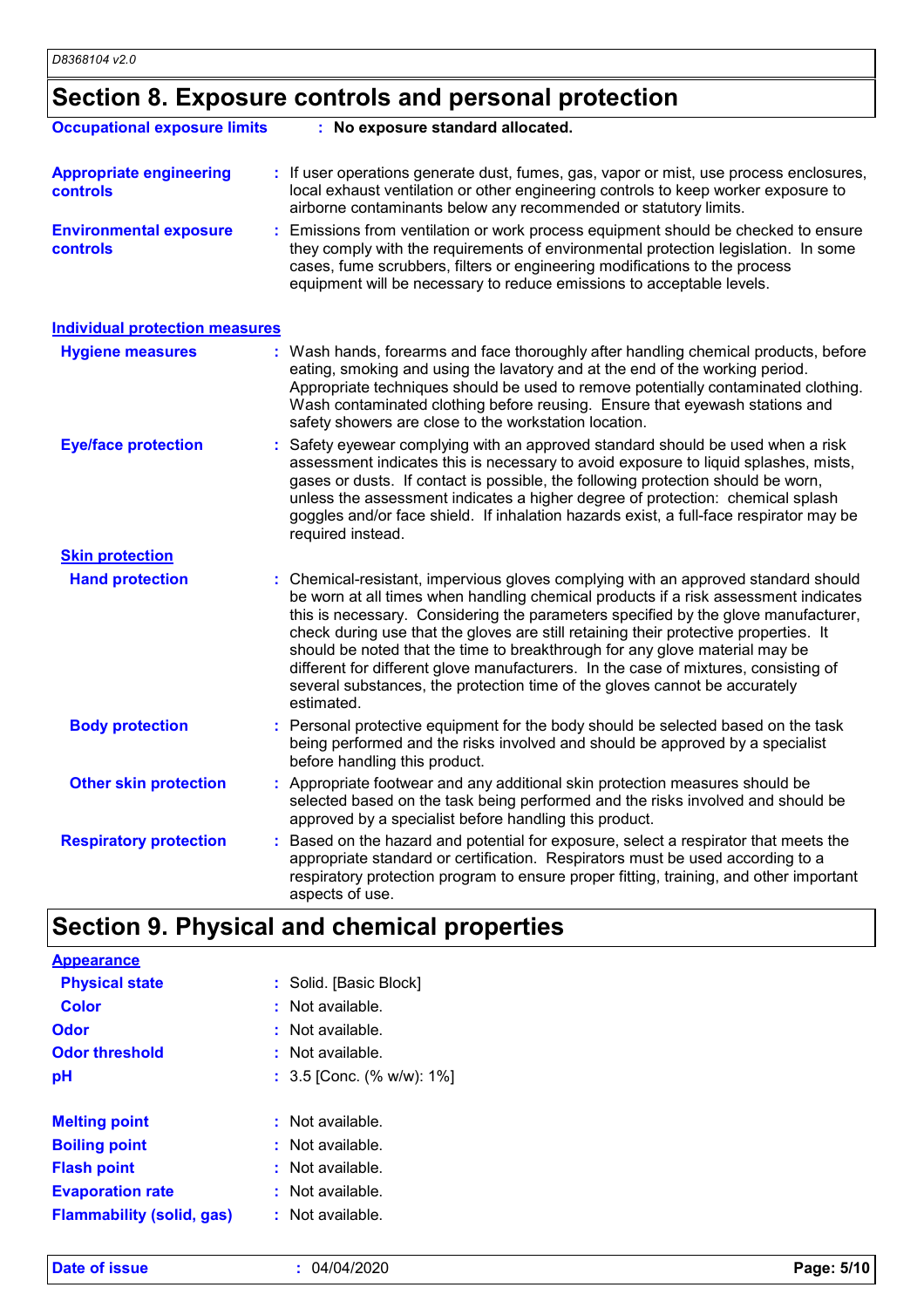# **Section 9. Physical and chemical properties**

| Lower and upper explosive<br>(flammable) limits   | : Not available.                                                       |
|---------------------------------------------------|------------------------------------------------------------------------|
| <b>Vapor pressure</b>                             | : Not available.                                                       |
| <b>Vapor density</b>                              | : Not available.                                                       |
| <b>Relative density</b>                           | : Not available.                                                       |
| <b>Solubility</b>                                 | : Easily soluble in the following materials: cold water and hot water. |
| <b>Solubility in water</b>                        | : Not available.                                                       |
| <b>Partition coefficient: n-</b><br>octanol/water | : Not available.                                                       |
| <b>Auto-ignition temperature</b>                  | : Not available.                                                       |
| <b>Decomposition temperature</b>                  | : Not available.                                                       |
| <b>Viscosity</b>                                  | $:$ Not available.                                                     |
| Flow time (ISO 2431)                              | : Not available.                                                       |

# **Section 10. Stability and reactivity**

| <b>Reactivity</b>                            | : No specific test data related to reactivity available for this product or its ingredients.              |
|----------------------------------------------|-----------------------------------------------------------------------------------------------------------|
| <b>Chemical stability</b>                    | : The product is stable.                                                                                  |
| <b>Possibility of hazardous</b><br>reactions | : Under normal conditions of storage and use, hazardous reactions will not occur.                         |
| <b>Conditions to avoid</b>                   | $:$ No specific data.                                                                                     |
| <b>Incompatible materials</b>                | : No specific data.                                                                                       |
| <b>Hazardous decomposition</b><br>products   | : Under normal conditions of storage and use, hazardous decomposition products<br>should not be produced. |

# **Section 11. Toxicological information**

### **Information on toxicological effects**

#### **Acute toxicity**

| <b>Product/ingredient name</b>                                              | <b>Result</b> | <b>Species</b> | <b>Dose</b> | <b>Exposure</b> |
|-----------------------------------------------------------------------------|---------------|----------------|-------------|-----------------|
| Sulfonic acids,<br>C14-16-alkane hydroxy and<br>C14-16-alkene, sodium salts | LD50 Oral     | Rat            | 2310 mg/kg  |                 |
| Benzenesulfonic acid,<br>C10-13-alkyl derivatives,                          | LD50 Oral     | Rat            | 1080 mg/kg  |                 |
| sodium salts<br>1,2,3-Propanetricarboxylic<br>acid, 2-hydroxy-              | LD50 Oral     | Rat            | $3$ g/kg    |                 |

**Conclusion/Summary :** Based on available data, the classification criteria are not met.

#### **Irritation/Corrosion**

| <b>Product/ingredient name</b>                                     | <b>Result</b>            | <b>Species</b> | <b>Score</b> | <b>Exposure</b> | <b>Observation</b> |
|--------------------------------------------------------------------|--------------------------|----------------|--------------|-----------------|--------------------|
| Benzenesulfonic acid,<br>C10-13-alkyl derivatives,<br>sodium salts | Skin - Moderate irritant | Rabbit         |              | 0.5 Mililiters  |                    |
|                                                                    | Eyes - Severe irritant   | In vivo        |              |                 |                    |
| 1,2,3-Propanetricarboxylic                                         | Eyes - Severe irritant   | Rabbit         |              | 24 hours 750    |                    |
| acid, 2-hydroxy-                                                   |                          |                |              | Micrograms      |                    |
|                                                                    | Skin - Mild irritant     | Rabbit         |              | 24 hours 500    |                    |
|                                                                    |                          |                |              | milligrams      |                    |
|                                                                    | Skin - Moderate irritant | Rabbit         |              | 10.5 Mililiters |                    |
| Date of issue                                                      | 04/04/2020               |                |              |                 | Page: 6/10         |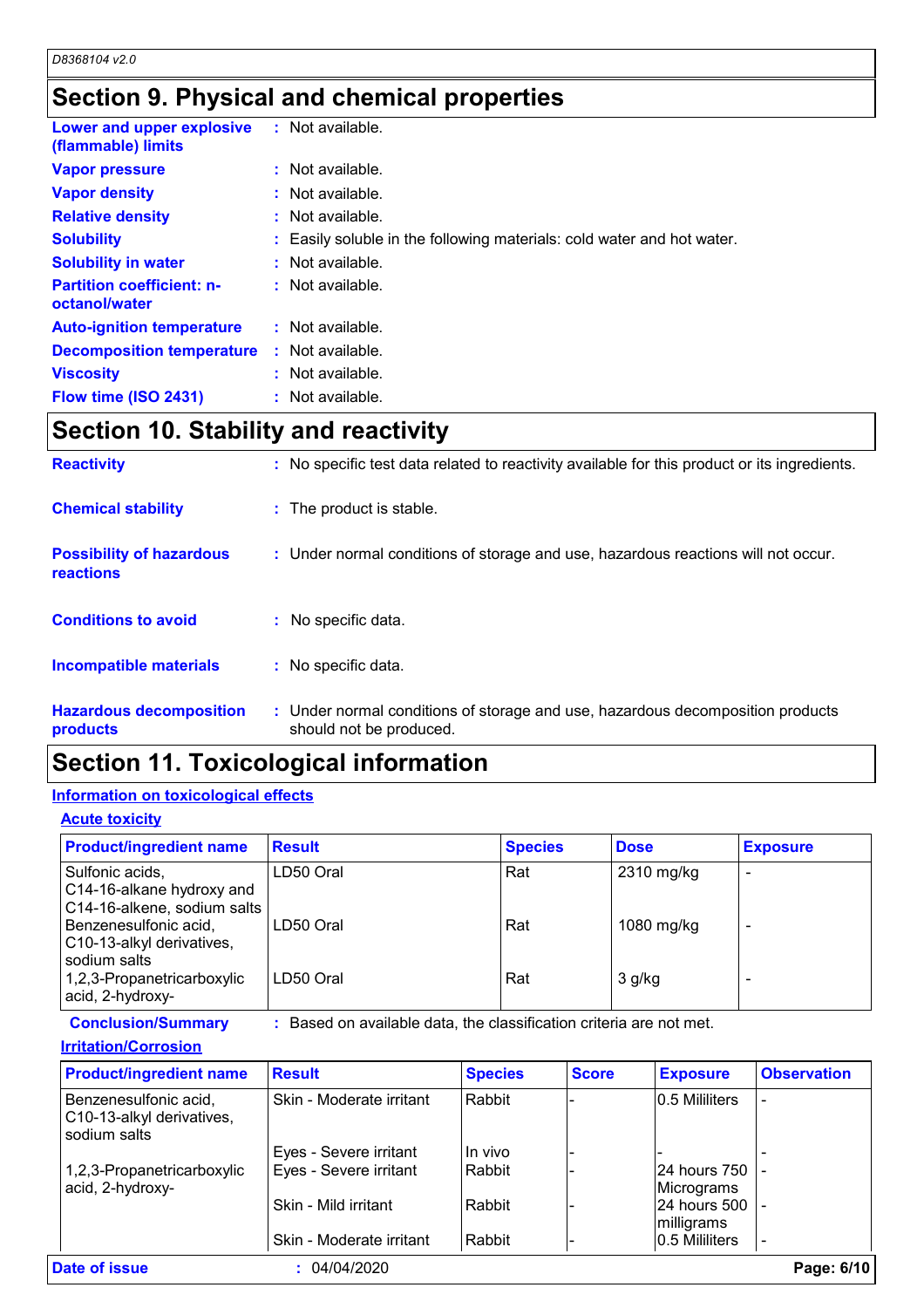# **Section 11. Toxicological information**

| <b>Conclusion/Summary</b>    |                                                                     |
|------------------------------|---------------------------------------------------------------------|
| <b>Skin</b>                  | : Based on Calculation Method: Causes skin irritation.              |
| <b>Eyes</b>                  | Based on Calculation Method: Causes serious eye damage.             |
| <b>Respiratory</b>           | : Based on available data, the classification criteria are not met. |
| <b>Sensitization</b>         |                                                                     |
| Not available.               |                                                                     |
| <b>Conclusion/Summary</b>    |                                                                     |
| <b>Respiratory</b>           | : Based on available data, the classification criteria are not met. |
| <b>Mutagenicity</b>          |                                                                     |
| Not available.               |                                                                     |
| <b>Conclusion/Summary</b>    | : Based on available data, the classification criteria are not met. |
| <b>Carcinogenicity</b>       |                                                                     |
| Not available.               |                                                                     |
| <b>Conclusion/Summary</b>    | : Based on available data, the classification criteria are not met. |
| <b>Reproductive toxicity</b> |                                                                     |
| Not available.               |                                                                     |
|                              |                                                                     |
| <b>Conclusion/Summary</b>    | : Based on available data, the classification criteria are not met. |
| <b>Teratogenicity</b>        |                                                                     |
| Not available.               |                                                                     |
|                              |                                                                     |

**Conclusion/Summary :** Based on available data, the classification criteria are not met.

#### **Specific target organ toxicity (single exposure)**

| <b>Name</b>                                 | <b>Category</b> | <b>Route of</b><br>exposure | <b>Target organs</b>            |
|---------------------------------------------|-----------------|-----------------------------|---------------------------------|
| 1,2,3-Propanetricarboxylic acid, 2-hydroxy- | Category 3      | Not applicable.             | Respiratory tract<br>irritation |

**Specific target organ toxicity (repeated exposure)**

Not available.

#### **Aspiration hazard**

Not available.

| Information on the likely<br>routes of exposure | : Not available.                                                             |
|-------------------------------------------------|------------------------------------------------------------------------------|
| <b>Potential acute health effects</b>           |                                                                              |
| Eye contact                                     | : Causes serious eye damage.                                                 |
| <b>Inhalation</b>                               | : No known significant effects or critical hazards.                          |
| <b>Skin contact</b>                             | : Causes skin irritation. May cause an allergic skin reaction.               |
| <b>Ingestion</b>                                | : No known significant effects or critical hazards.                          |
|                                                 | Symptoms related to the physical, chemical and toxicological characteristics |
| Eye contact                                     | : Adverse symptoms may include the following:                                |

| <b>EVE CONTACT</b> | . Adverse symptoms may include the follow<br>pain<br>watering<br>redness |
|--------------------|--------------------------------------------------------------------------|
| <b>Inhalation</b>  | : No specific data.                                                      |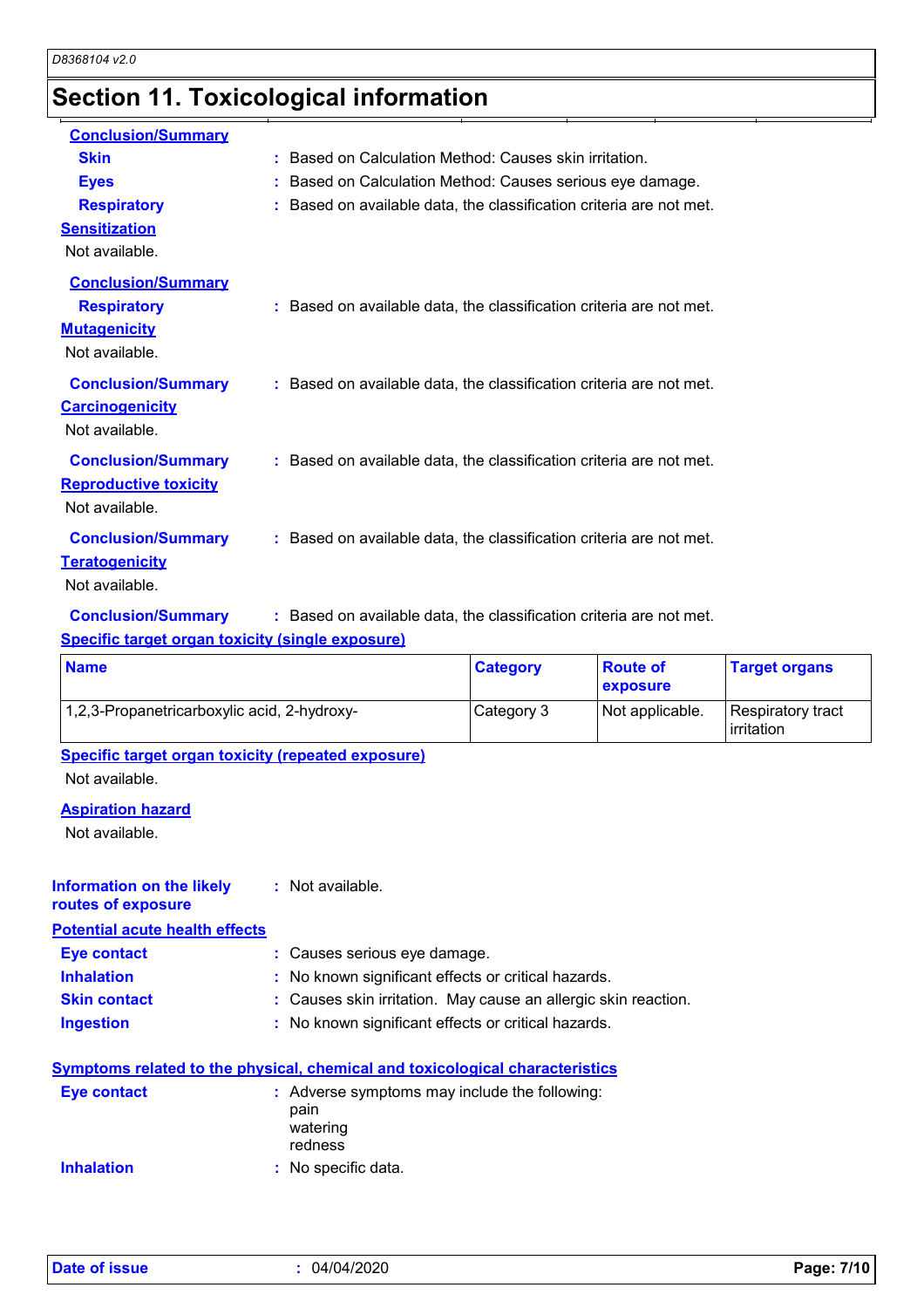| <b>Section 11. Toxicological information</b> |  |
|----------------------------------------------|--|
|----------------------------------------------|--|

| <b>Skin contact</b>                     | : Adverse symptoms may include the following:<br>pain or irritation<br>redness<br>blistering may occur   |
|-----------------------------------------|----------------------------------------------------------------------------------------------------------|
| <b>Ingestion</b>                        | : Adverse symptoms may include the following:<br>stomach pains                                           |
|                                         | Delayed and immediate effects and also chronic effects from short and long term exposure                 |
| <b>Short term exposure</b>              |                                                                                                          |
| <b>Potential immediate</b><br>effects   | : Not available.                                                                                         |
| <b>Potential delayed effects</b>        | $:$ Not available.                                                                                       |
| <b>Long term exposure</b>               |                                                                                                          |
| <b>Potential immediate</b><br>effects   | : Not available.                                                                                         |
| <b>Potential delayed effects</b>        | $:$ Not available.                                                                                       |
| <b>Potential chronic health effects</b> |                                                                                                          |
| Not available.                          |                                                                                                          |
| <b>Conclusion/Summary</b>               | : Based on available data, the classification criteria are not met.                                      |
| <b>General</b>                          | : Once sensitized, a severe allergic reaction may occur when subsequently exposed<br>to very low levels. |
| <b>Carcinogenicity</b>                  | : No known significant effects or critical hazards.                                                      |
| <b>Mutagenicity</b>                     | : No known significant effects or critical hazards.                                                      |
| <b>Teratogenicity</b>                   | : No known significant effects or critical hazards.                                                      |
| <b>Developmental effects</b>            | : No known significant effects or critical hazards.                                                      |
| <b>Fertility effects</b>                | : No known significant effects or critical hazards.                                                      |
|                                         |                                                                                                          |

#### **Numerical measures of toxicity**

**Acute toxicity estimates**

Not available.

# **Section 12. Ecological information**

#### **Toxicity**

| Acute EC50 4.53 mg/l Fresh water    | Crustaceans - Ceriodaphnia                                      |                                                                                                                   |
|-------------------------------------|-----------------------------------------------------------------|-------------------------------------------------------------------------------------------------------------------|
|                                     | dubia - Neonate                                                 | 48 hours                                                                                                          |
| Acute LC50 5 mg/l Fresh water       | Fish - Oncorhynchus mykiss -<br>Juvenile (Fledgling, Hatchling, | 96 hours                                                                                                          |
| Acute LC50 160000 µg/l Marine water | - Adult                                                         | 48 hours                                                                                                          |
|                                     |                                                                 | Weanling)<br>Crustaceans - Carcinus maenas I<br>Based on available data, the classification criteria are not met. |

# **Persistence and degradability**

**Conclusion/Summary :** Based on available data, the classification criteria are not met.

#### **Bioaccumulative potential**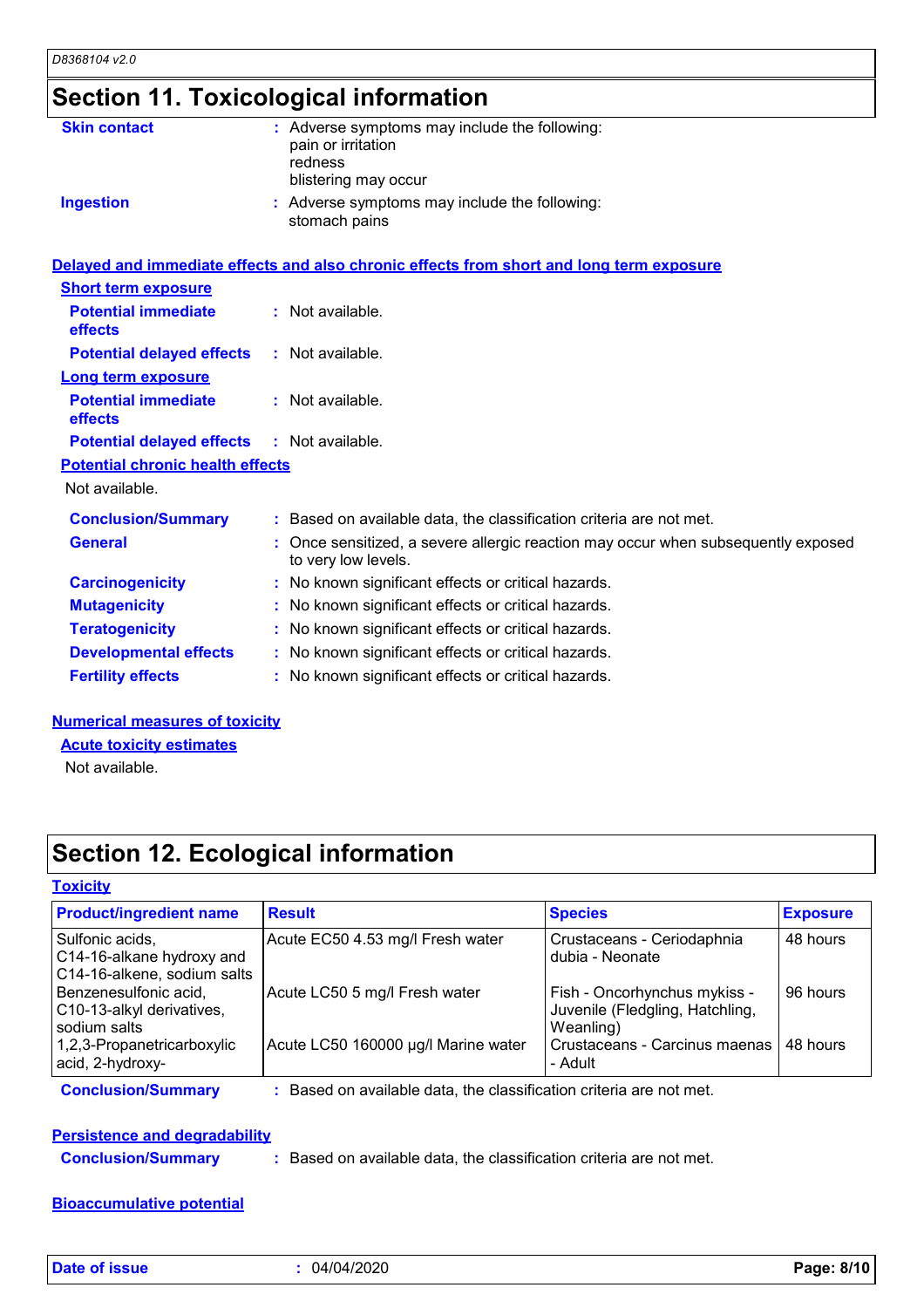# **Section 12. Ecological information**

| <b>Product/ingredient name</b>                                              | $LogP_{ow}$ | <b>BCF</b> | <b>Potential</b> |
|-----------------------------------------------------------------------------|-------------|------------|------------------|
| Sulfonic acids,<br>C14-16-alkane hydroxy and<br>C14-16-alkene, sodium salts | $-1.3$      |            | low              |
| Benzenesulfonic acid,<br>C10-13-alkyl derivatives,<br>l sodium salts        | 3.32        |            | low              |
| 1,2,3-Propanetricarboxylic<br>acid, 2-hydroxy-                              | $-1.8$      |            | low              |

#### **Mobility in soil**

| <b>Soil/water partition</b> | : Not available. |
|-----------------------------|------------------|
| <b>coefficient (Koc)</b>    |                  |

**Other adverse effects :** No known significant effects or critical hazards.

# **Section 13. Disposal considerations**

The generation of waste should be avoided or minimized wherever possible. Disposal of this product, solutions and any by-products should at all times comply with the requirements of environmental protection and waste disposal legislation and any regional local authority requirements. Dispose of surplus and nonrecyclable products via a licensed waste disposal contractor. Waste should not be disposed of untreated to the sewer unless fully compliant with the requirements of all authorities with jurisdiction. Waste packaging should be recycled. Incineration or landfill should only be considered when recycling is not feasible. This material and its container must be disposed of in a safe way. Care should be taken when handling emptied containers that have not been cleaned or rinsed out. Empty containers or liners may retain some product residues. Avoid dispersal of spilled material and runoff and contact with soil, waterways, drains and sewers. **Disposal methods :**

#### **Section 14. Transport information** - - - - - - Not regulated. - - Not regulated. Not regulated. **ADR/RID IMDG IATA UN number UN proper shipping name Transport hazard class(es) Packing group ADG** Not regulated. - -

**Environmental** 

**hazards**

**Special precautions for user** : Transport within user's premises: always transport in closed containers that are upright and secure. Ensure that persons transporting the product know what to do in the event of an accident or spillage.

No. 1980 **No.** 2008 **No.** 2008 **No.** 2008

**Transport in bulk according to Annex II of MARPOL and the IBC Code :** Not available.

N<sub>o</sub>